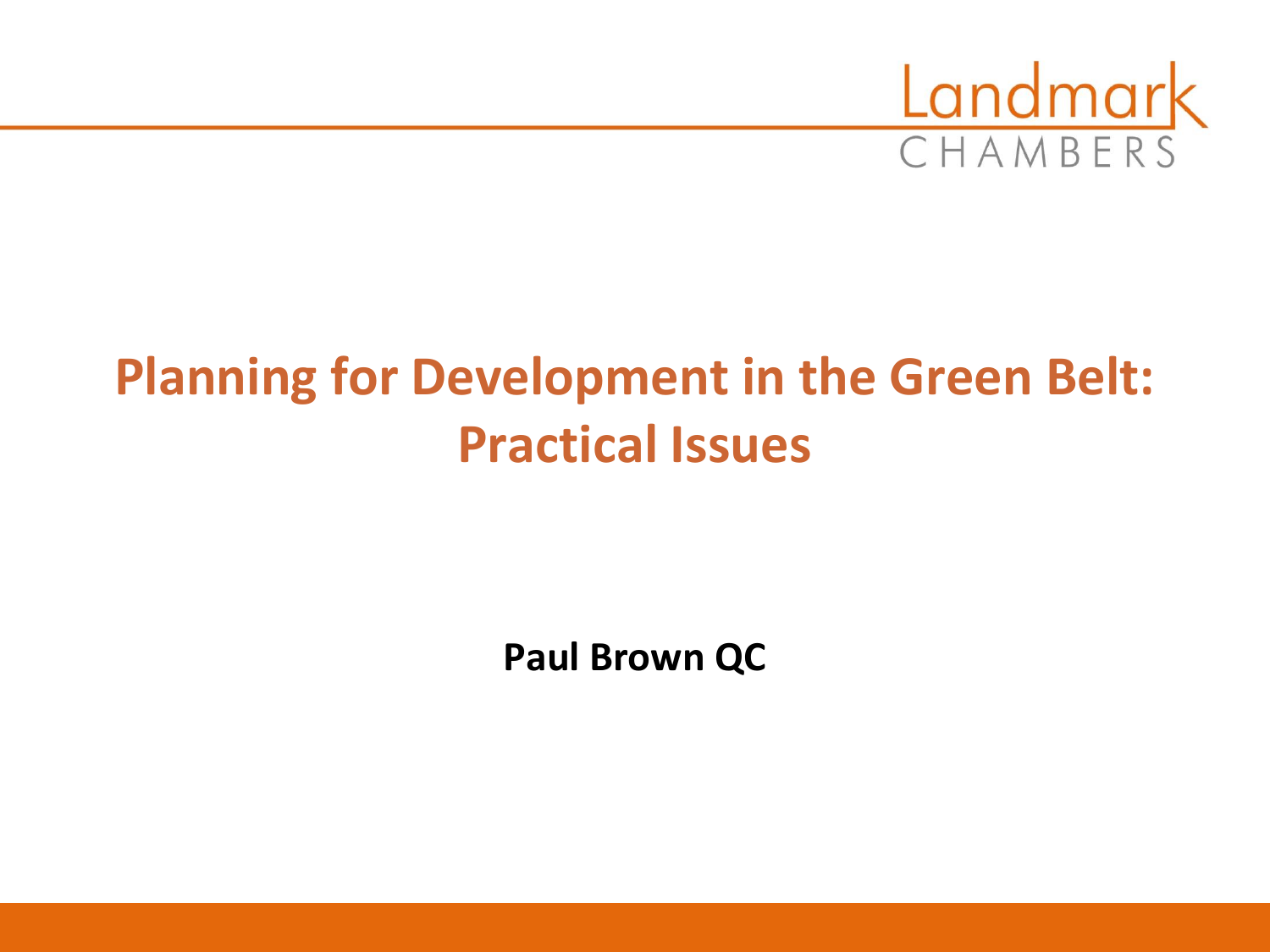# **Development in the Green Belt has never been easy…**

The core policy approach:

- The Government attaches great importance to Green Belts
- The fundamental aim is to keep Green Belt land "open"
- Inappropriate development is by definition harmful, and should only be approved in "very special circumstances"
- VSC will only exist where the potential harm to the Green Belt by reason of inappropriateness, and any other harm, is clearly outweighed
- Substantial weight should be given to the harm to the GB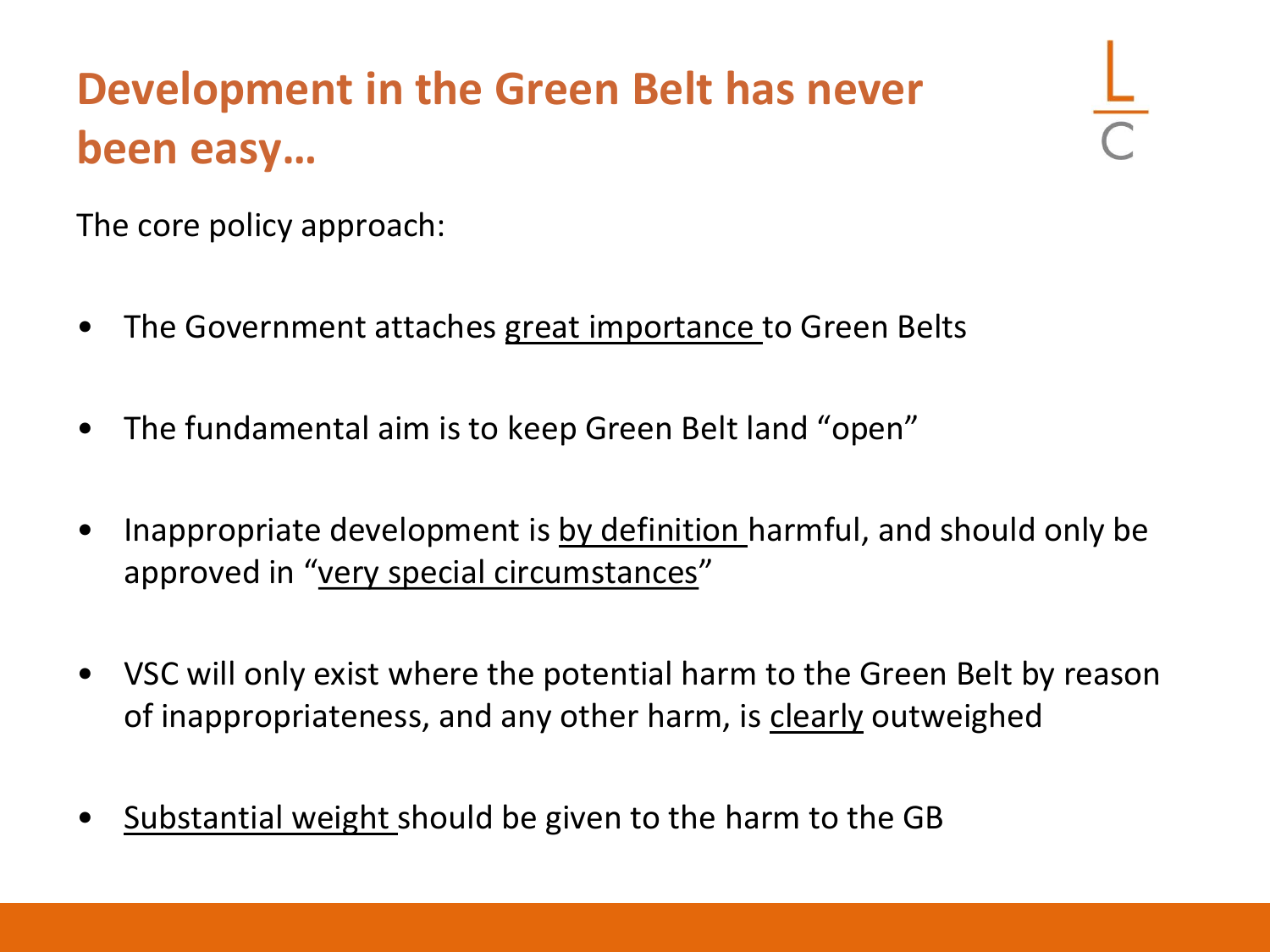#### **Key Hurdles in the Policy Framework (1)**

#### **"Inappropriate development"**

- Closely defined list (now NPPF paras 145, 146)
	- *Timmins v Gedling Borough Council* (CA): list is exhaustive
- Some things (e.g. agricultural buildings) are appropriate by definition
- But others can only be "appropriate" if they preserve openness and do not conflict with purposes
	- *West Lancashire v SSCLG*: the policy affords "no latitude" to decide that the development does affect openness, but that the extent of that effect is not sufficiently significant to raise planning concerns
	- Followed in *R(Boot) v. Elmbridge*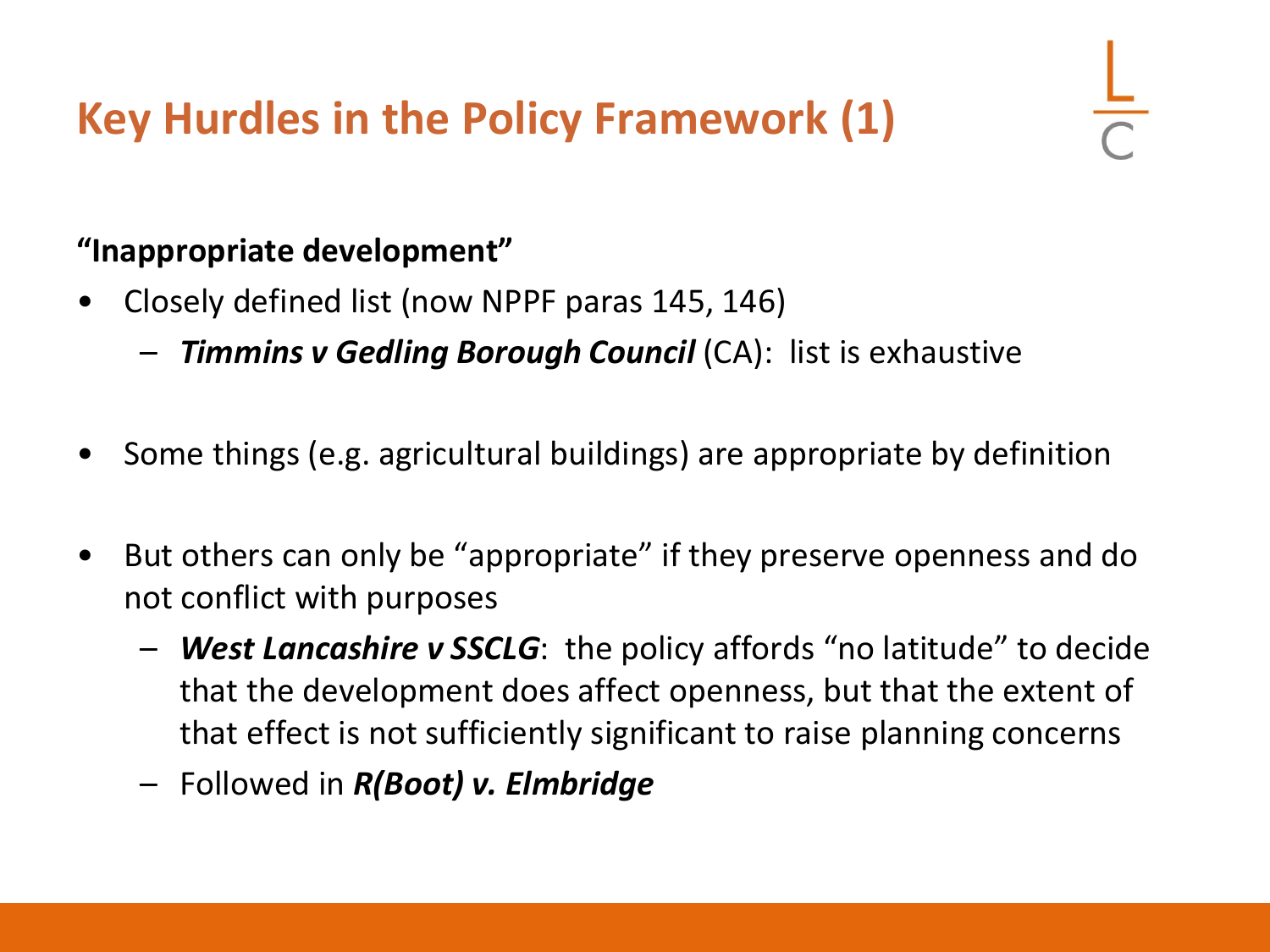### **Key Policy Hurdles (2)**

#### **"Openness"**

- Generally understood to mean the absence of built development
	- Capable of applying to 2-dimensional development such as hardstanding
- But also covers uses on that land
	- Even temporary uses such as parking can have an adverse effect
- Note the scope for subjective assessment here …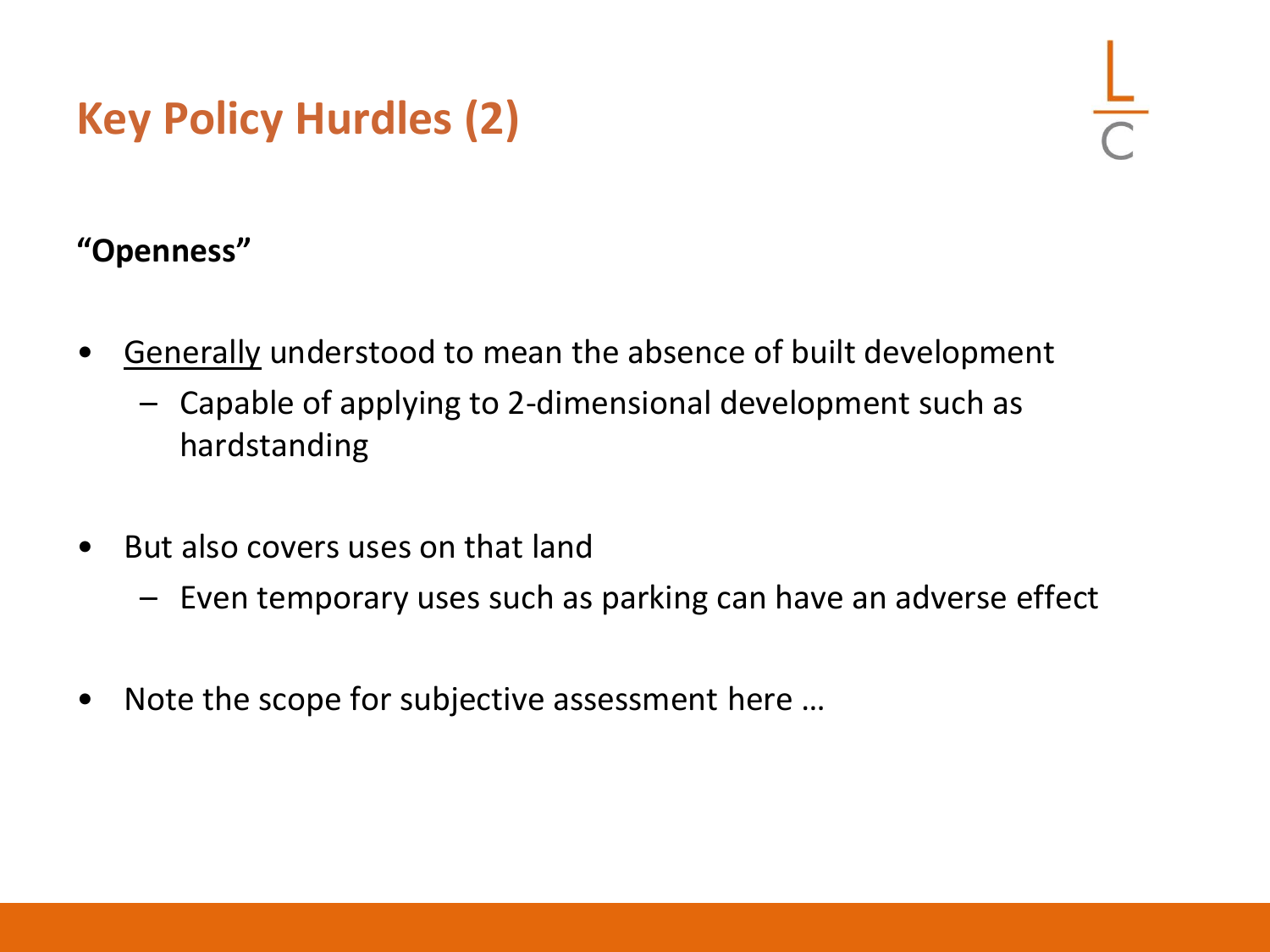#### **Key Policy Hurdles (3)**

#### **"Very special circumstances"**

- The deck is stacked:
	- Inappropriate development is harmful by definition
	- Substantial weight must be given to any harm to the GB (both harm by definition and other harm)
	- $-$  The benefits must clearly outweigh the harm
- The test is highly subjective:
	- Harder to predict outcomes
	- LPAs much less at risk of an award of costs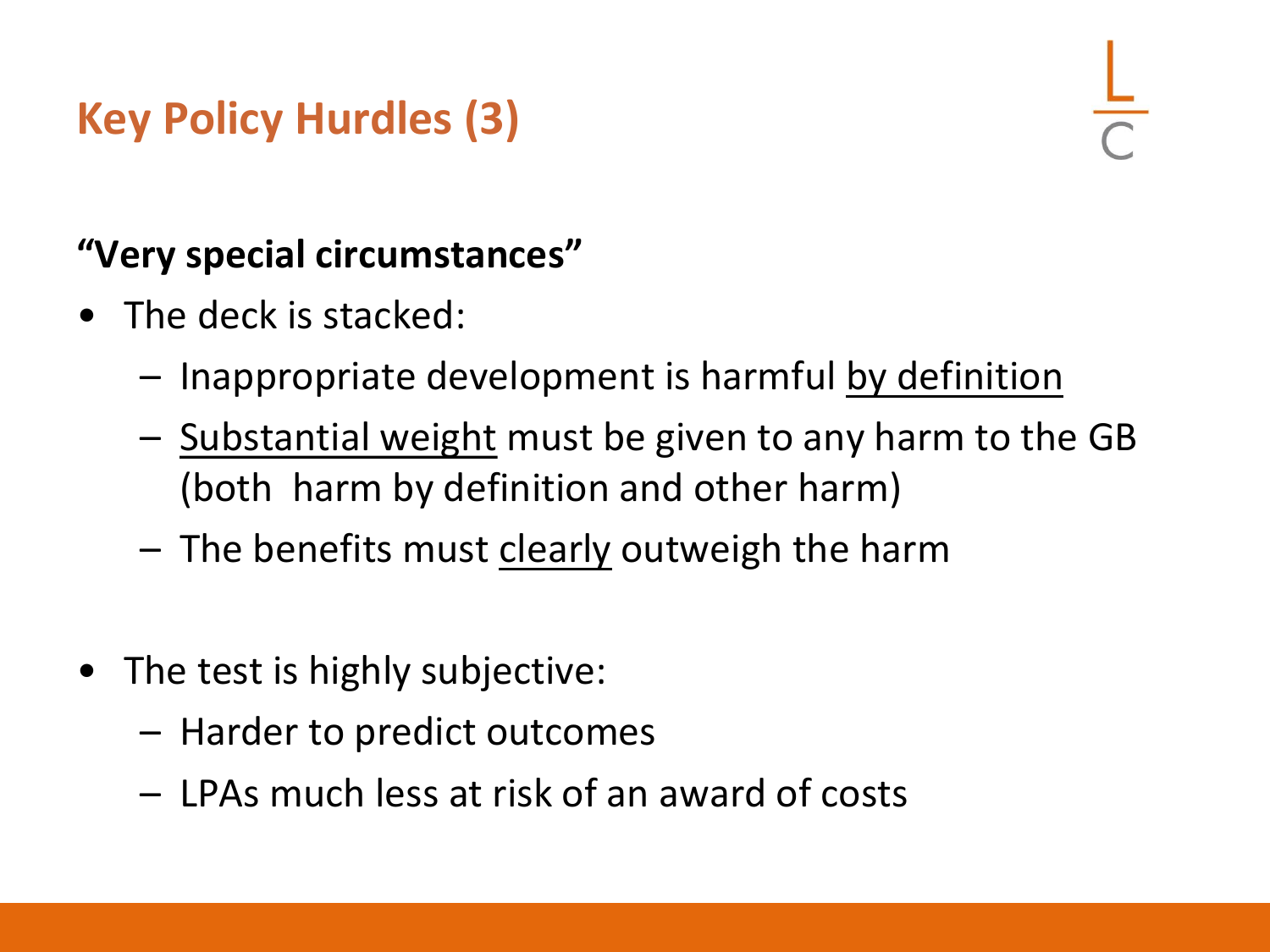

**.. there are (rarely) any votes for development in the Green Belt**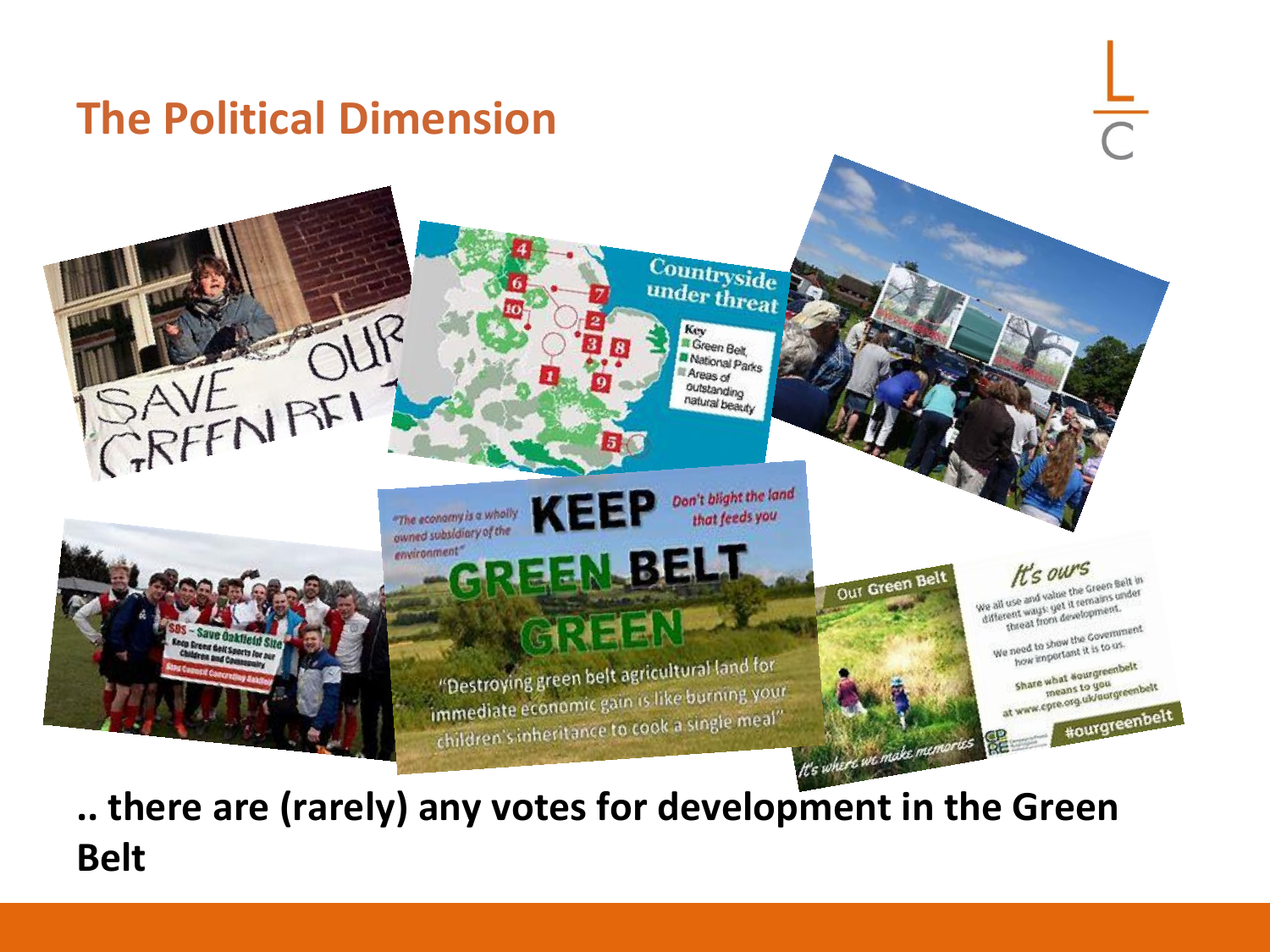- **2014 WMS (and subsequent changes to PPTS)**
	- subject to the best interests of the child, personal circumstances and unmet need are unlikely to clearly outweigh harm to the Green Belt and any other harm so as to establish very special circumstances.

- **9 July 2015 Circular, 17 Dec 2015 WMS (and subsequent changes to the PPG)** 
	- unmet housing need is unlikely to amount to very special circumstances capable of outweighing the harm caused by inappropriate development in the Green Belt.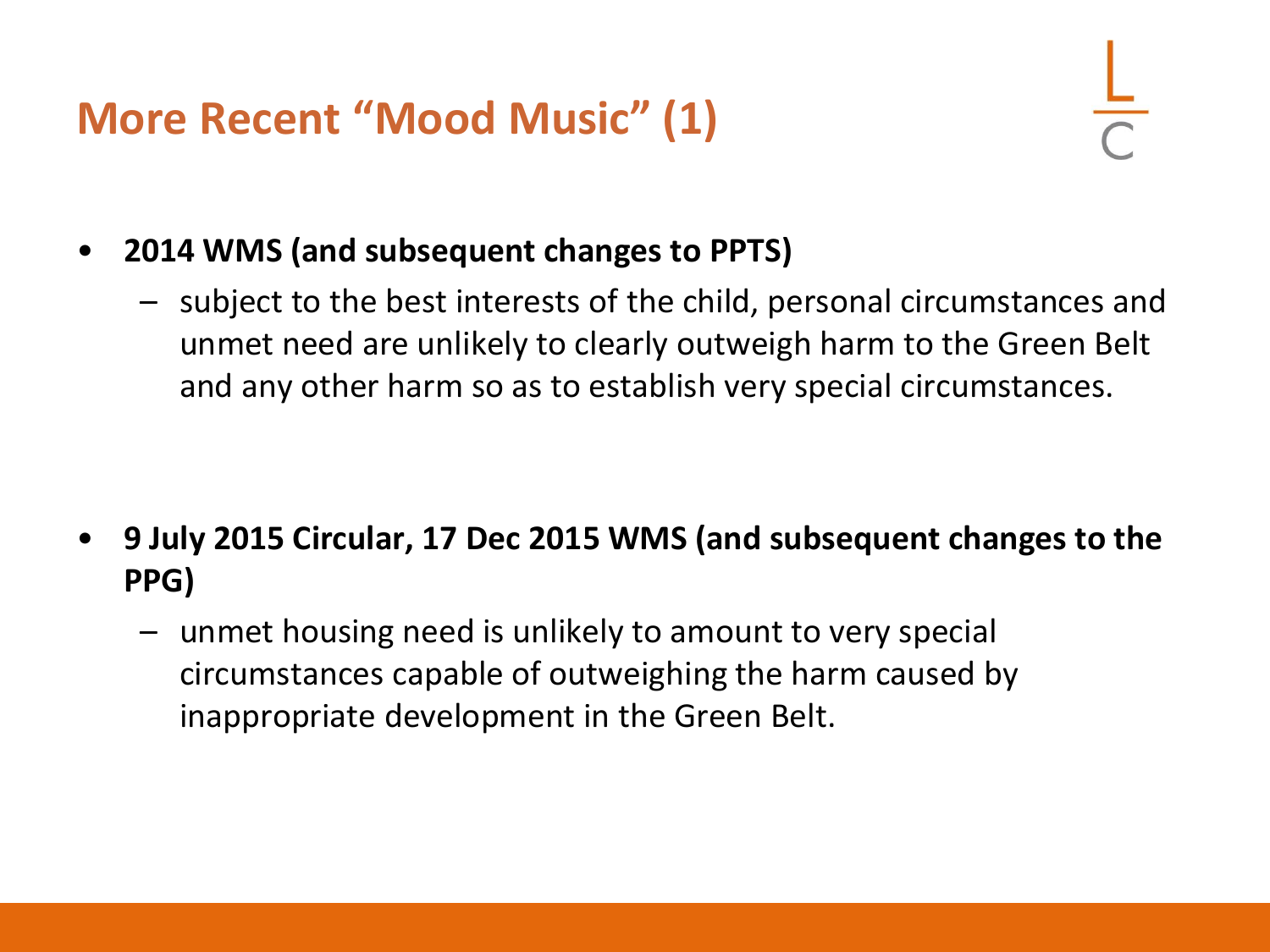#### **"Mood Music" (2)**

• **The Reigate and Banstead Local Plan intervention..**

"Fundamental to the National Planning Policy Framework and to this Government's planning reforms is the idea that local authorities, and the communities who elect them, are in charge of planning for their own areas.

The Secretary of State will consider exercising his statutory powers of intervention in Local Plans before they are adopted where a planning inspector has recommended a Green Belt review that is not supported by the local planning authority."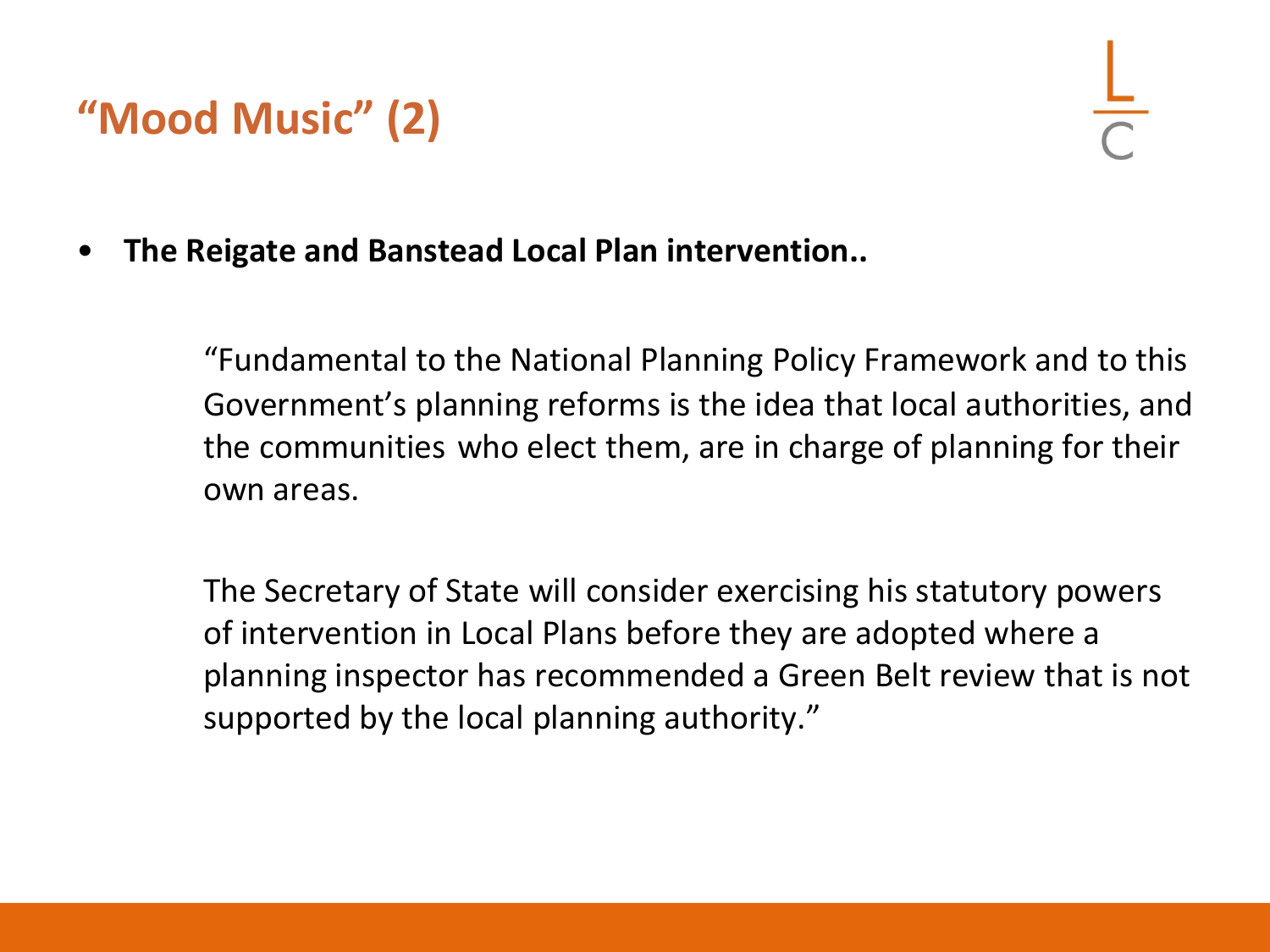## **Trends in Recent Appeal Decisions: Gypsy and Traveller Cases (1)**

- **7 of 10 appeals allowed**
- **Factors which have contributed to VSC in successful cases:**
	- Need and Absence of Alternative Sites (7 cases)
	- Educational and other needs of the children (6 cases)
	- Health of adult occupiers (3 cases)
	- Risk that the Appellant would have to resort to unlawful encampment (2 cases)
	- Keeping an extended family together (1 case)
	- Absence of any certainty that the plan process will provide (1)
	- Emerging Plan recognising need for GB release and allocating the appeal site (1)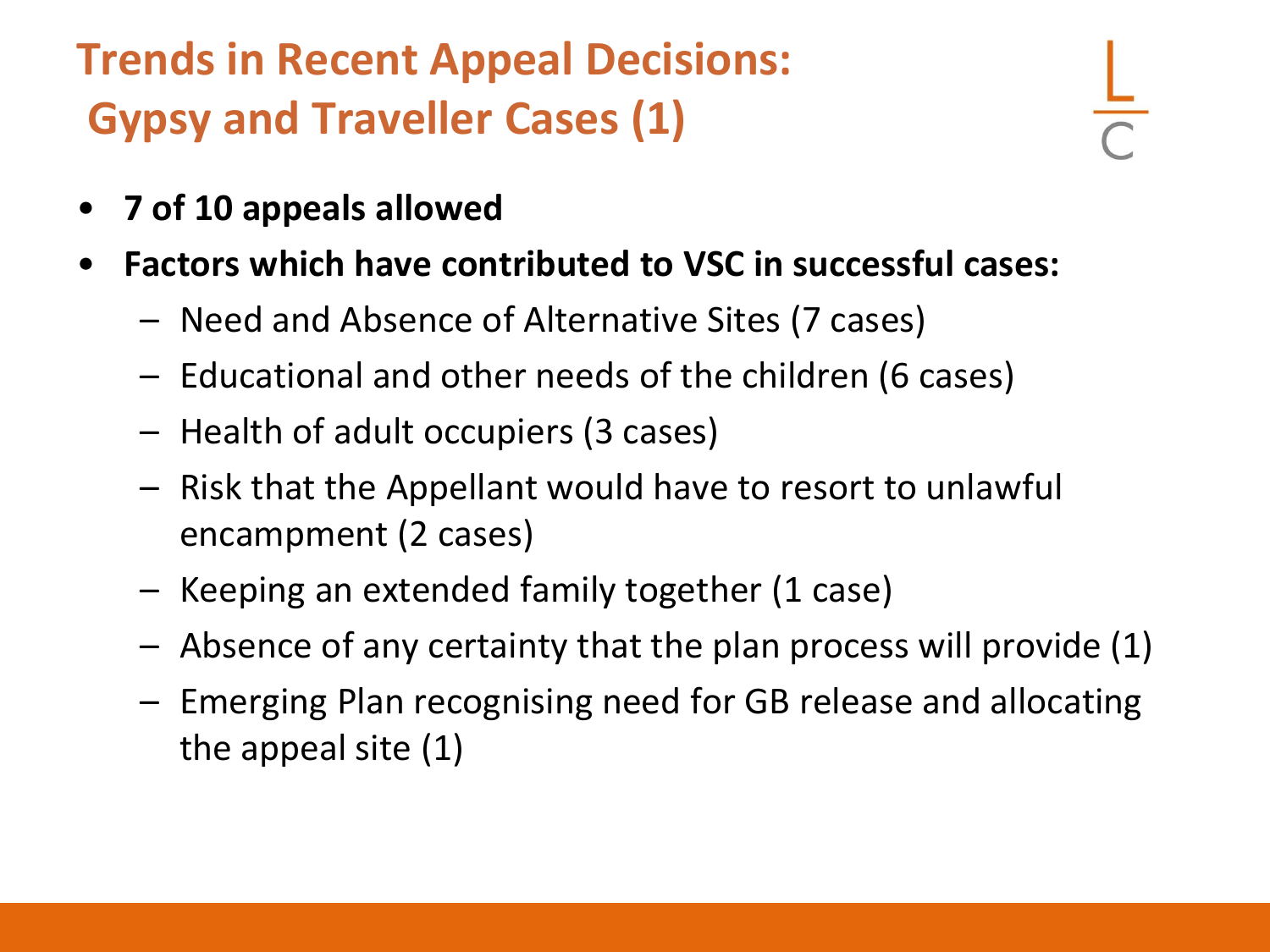# **Trends in Recent Appeal Decisions: Gypsy and Traveller Cases (2)**

- **In 3 of 10 appeals, VSC not established**
- **Factors not considered to constitute VSC included:**
	- Need and absence of alternative sites (3)
	- Benefits for health hand education of children (2)
- **But note:**
	- In one case, additional conflict with floodplain and prospect that the Local Plan would identify site within 3-4 yrs
	- In second, application included a transit pitch for which no VSC, and this could not be severed
	- In two cases, temporary permissions were granted
- **In some cases, visual impact and impact on openness may be so severe unlikely ever to pass the test**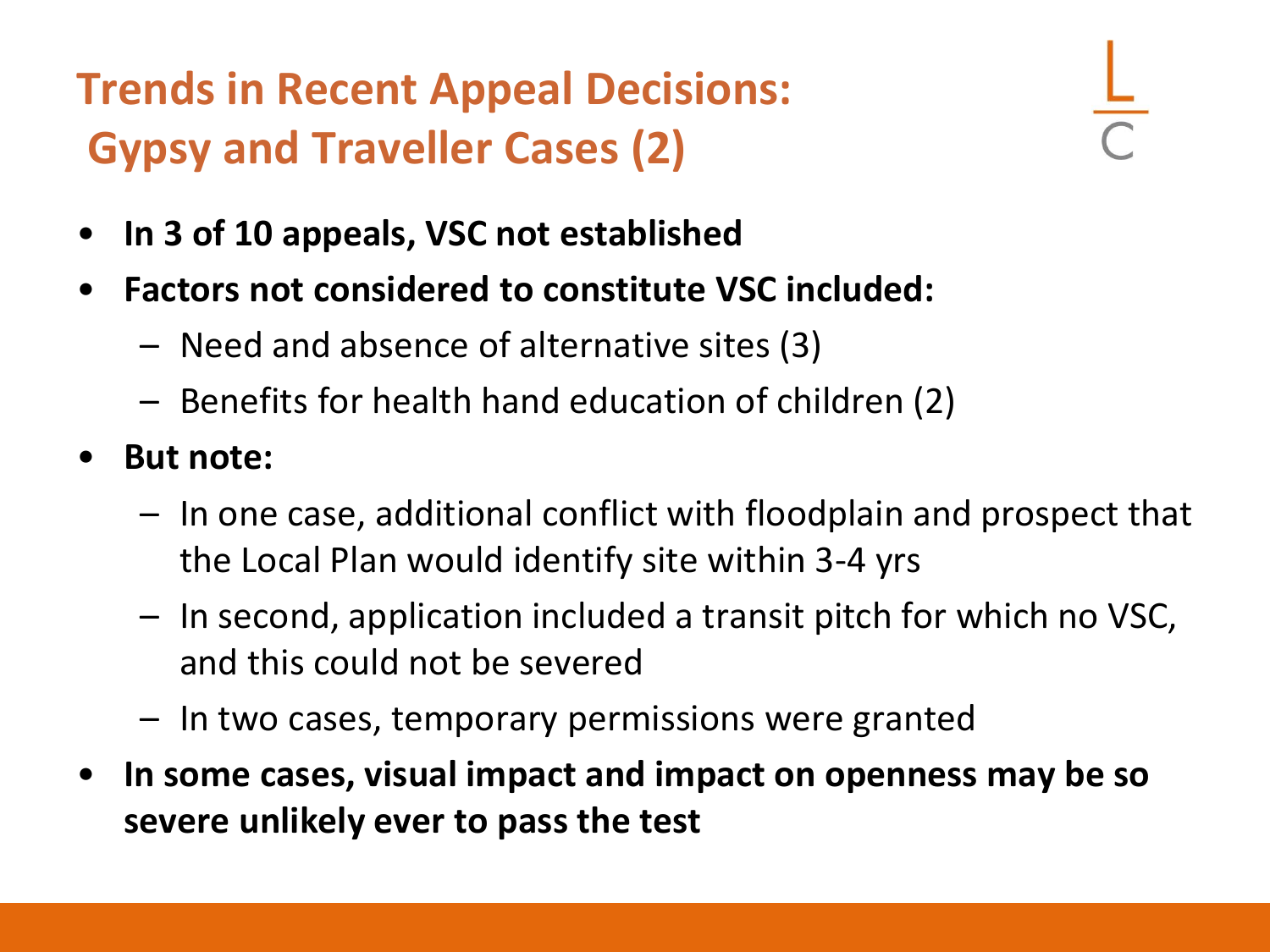# **Trends in Recent Appeal Decisions: Housing Cases (1)**

- **10 appeals, 6 successful**
- **Of which, 3 were single-unit schemes where personal circumstances were key**
	- Agricultural worker
	- Applicant with a rare terminal medical condition
	- Extensions to an existing dwelling providing accommodation for 6 adults requiring supported living
		- Personal circumstances
		- Business of value to the character of the community
		- Equality implications of the Equality Act 2010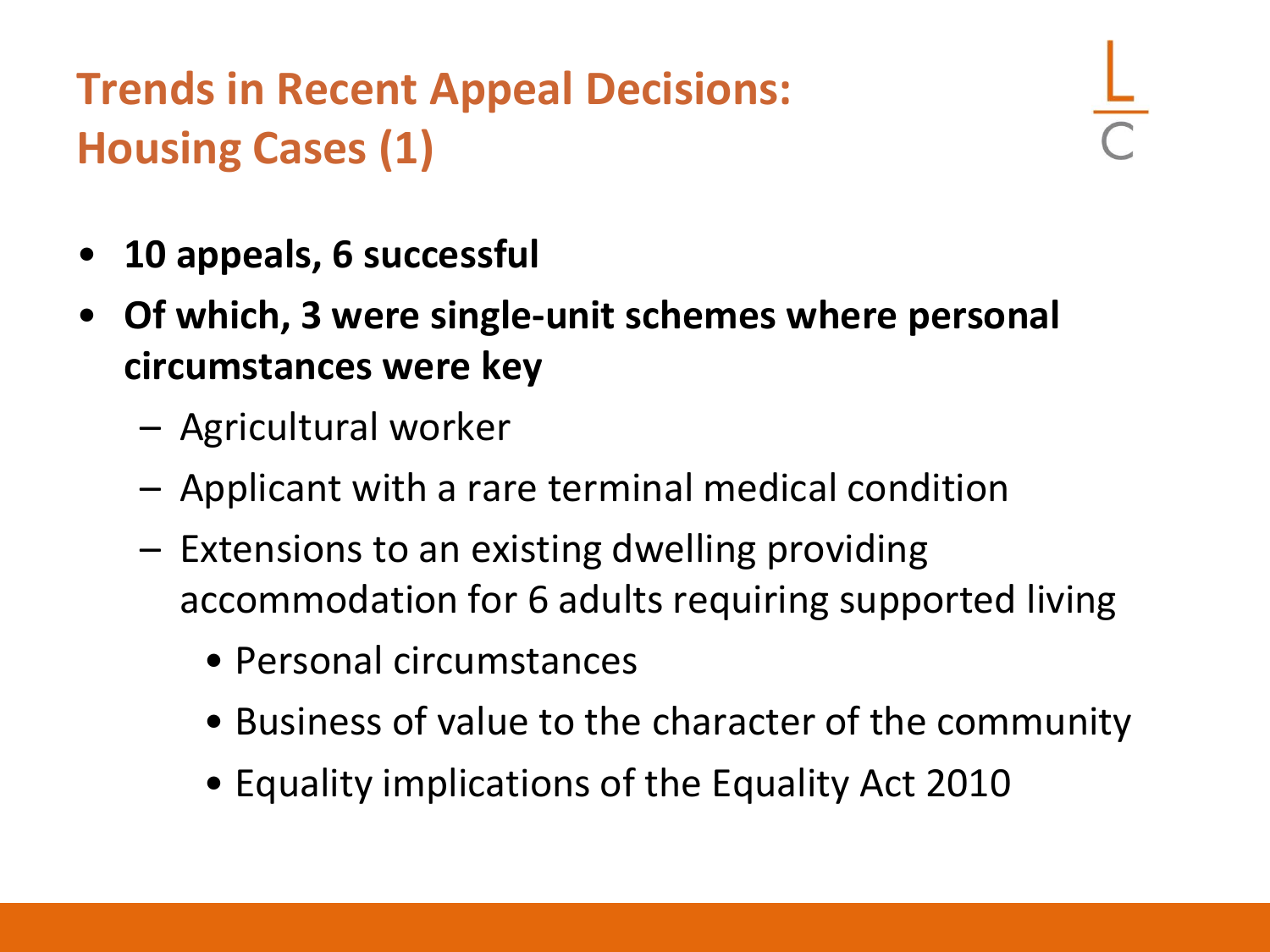# **Trends in Recent Appeal Decisions: Housing Cases (2)**

- **3 successful appeals, from 24-350 dwellings**
- **Factors contributing to VSC:**
	- Absence of a 5YHLS (all)
	- Provision of Affordable Housing (2 cases)
	- Enabling development to improve existing college (1 case)
	- Enhancement of existing heritage assets (2 cases, tho' limited weight in 1)
	- Enhancement to beneficial GB uses and/or local footpath network (2 cases)
	- Visual enhancement of GB (1 case)
	- Remediation of an existing waste site and biodiversity improvements (1)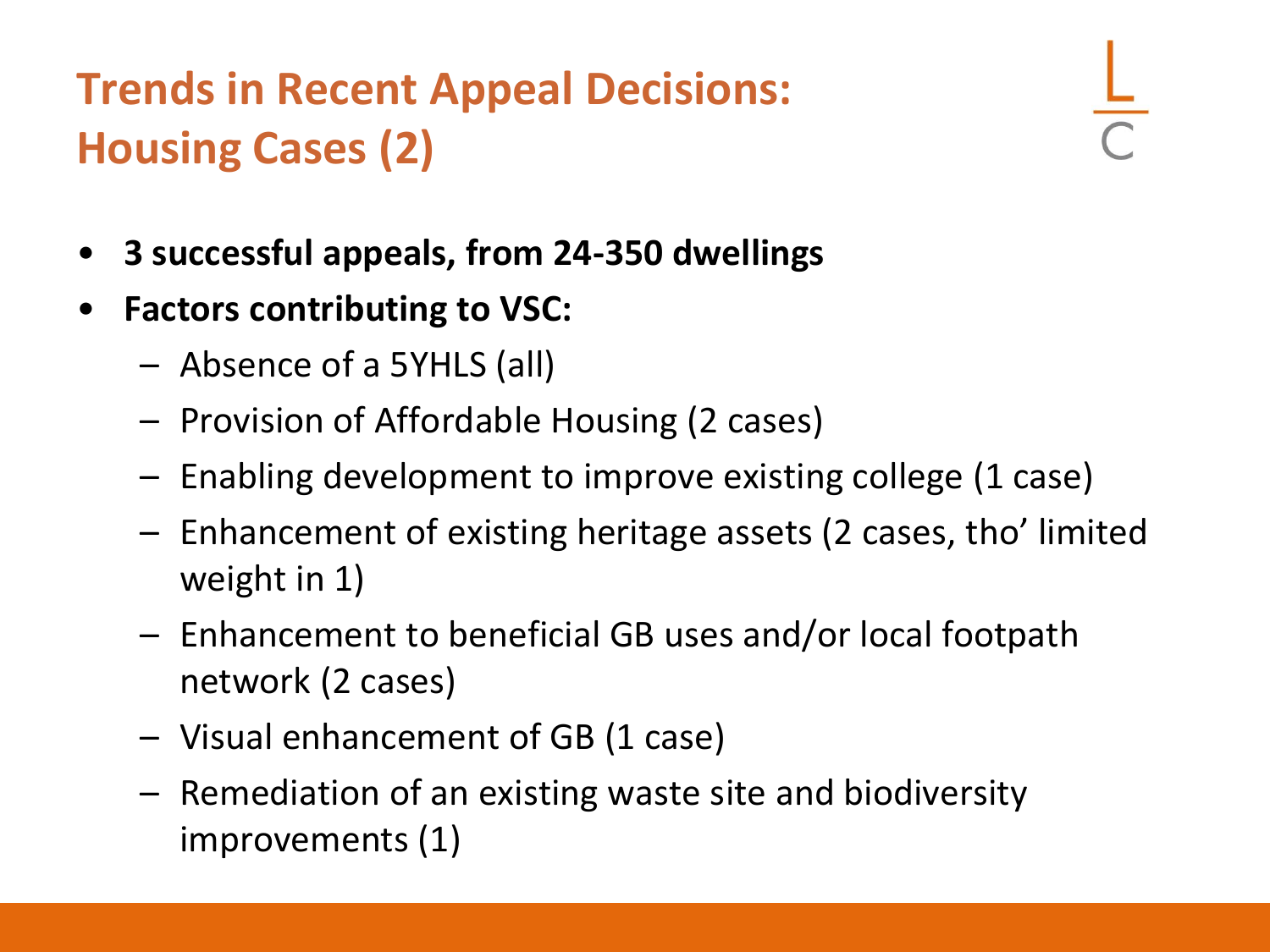# **Trends in Recent Appeal Decisions: Housing Cases (3)**

- **4 unsuccessful appeals (3-280 dwellings)**
- **Factors not regarded as amounting to VSC (even tho' no 5YHLS)**
	- Provision of 2 dwellings and reduction in traffic and mud on local road
	- Provision of 24 houses and an argument that the site was less visually intrusive than other GB sites
	- Provision of 212 dwellings, recovery of a Bronze Age barrow cemetery from beneath an office building, biodiversity and sustainability benefits of POS (but also harm to AONB)
	- Provision of 280 houses, employment floorspace and improvements in cycleway network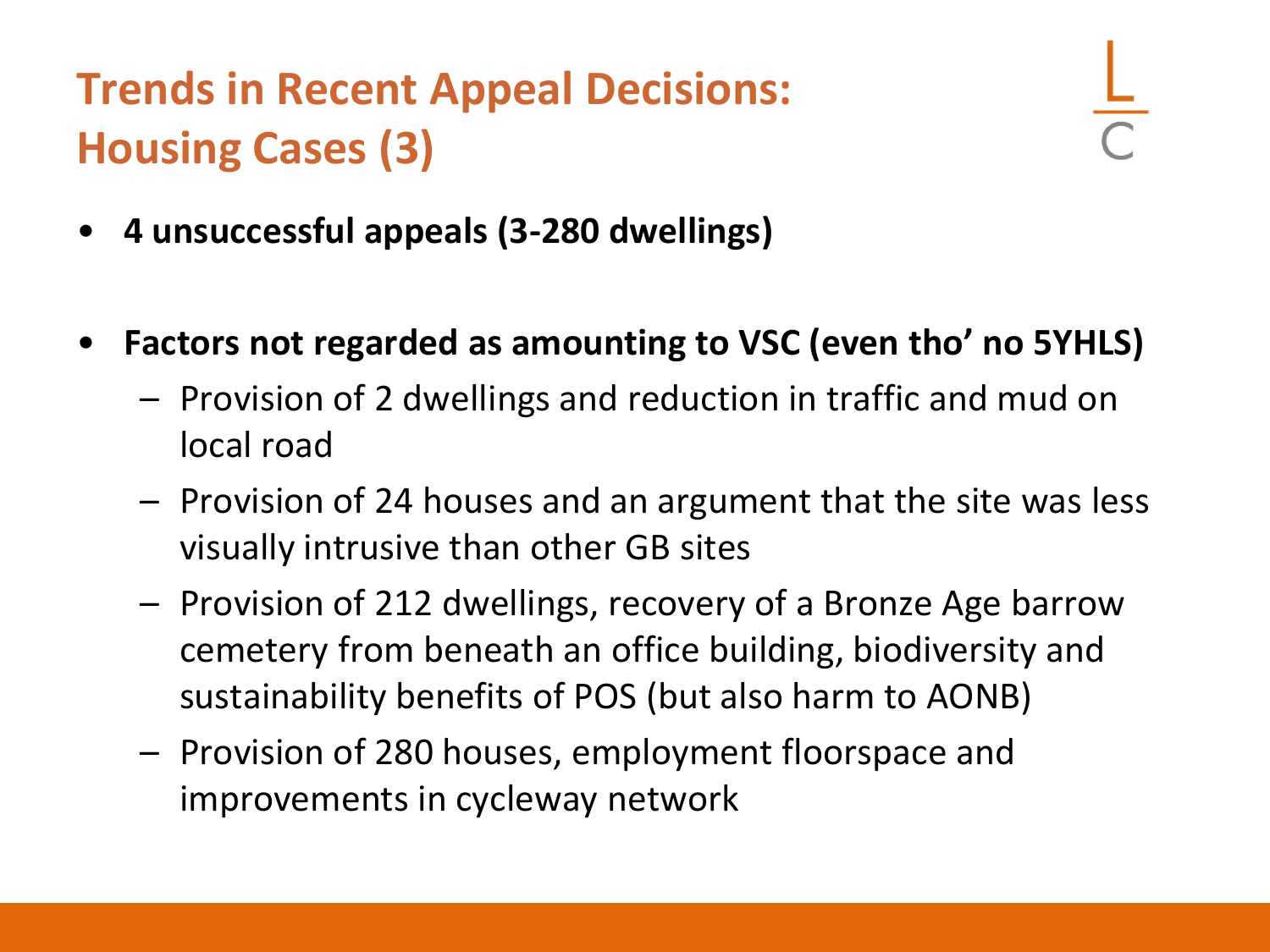**Trends in Recent Appeal Decisions: Industrial and Employment Uses (1)**

- **5 appeal, 2 successful**
- **1 continuation of motorcycle and motor vehicle activities**
	- Employment of 27FTE employees, growth of local business and 30 ad hoc staff given substantial weight, added to spin-off benefits for other local leisure facilities and enhancement of driving skills = VSC
- **1 waste facility allowed**
	- Need to support waste recycling targets, absence of other suitable sites, the proximity of the site to sources of waste and the environmental benefits of replacing artificial fertilises with compost = VSC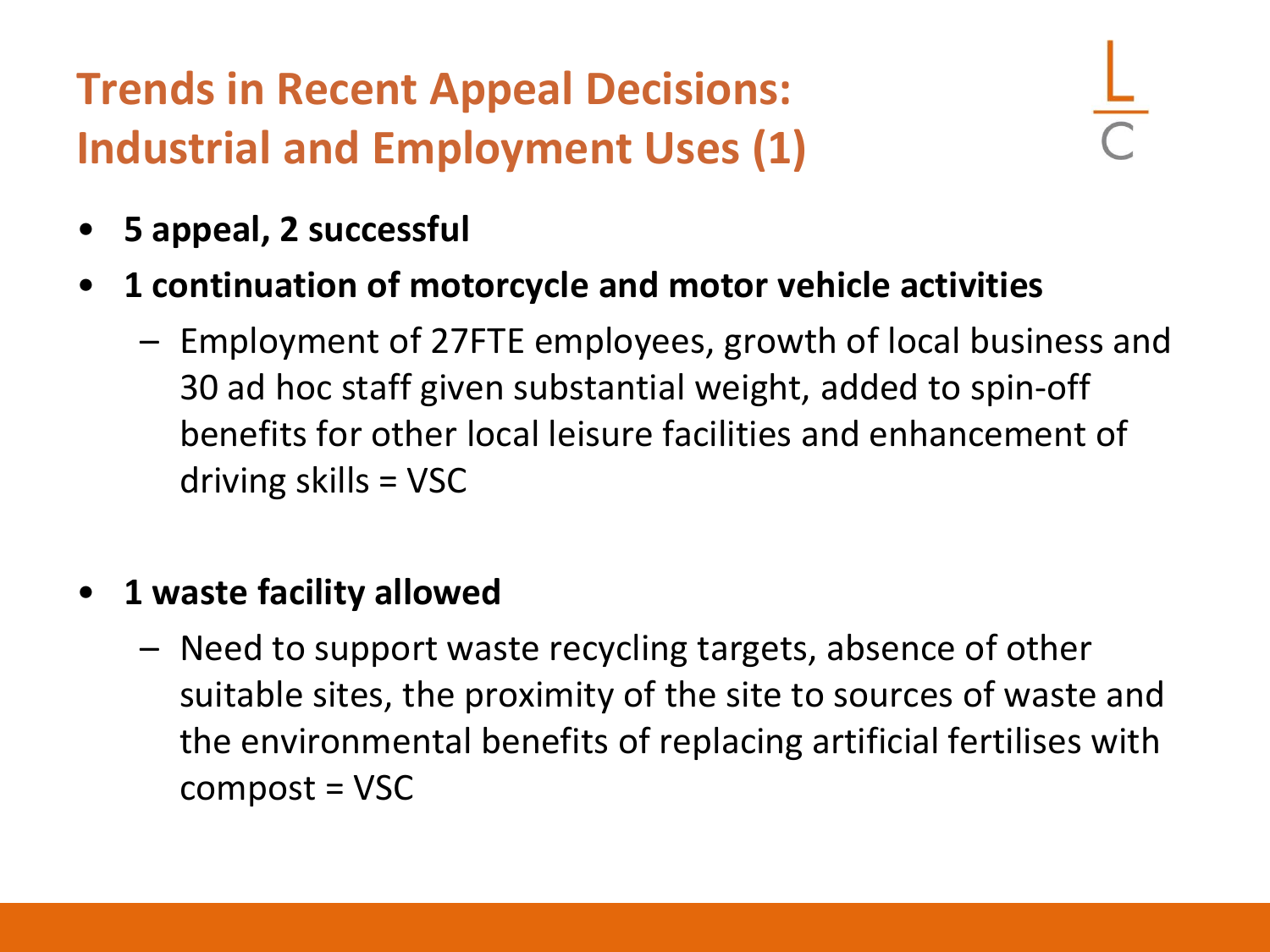**Trends in Recent Appeal Decisions: Industrial and Employment Uses (2)**

#### **The unsuccessful appeals**

- **1 waste facility**
	- Employment of 4 people, environmental benefits of safe storage and re-use of Green Waste plus absence of impact on flooding were not VSC
- **1 timber and fencing builder's merchant**
	- Employment of 13 people and risk of closure of the business because of absence of alternative sites not VSC
- **1 Storage barn and seminar room for education of vets**
	- Inspector not satisfied it was essential for this to be at the location proposed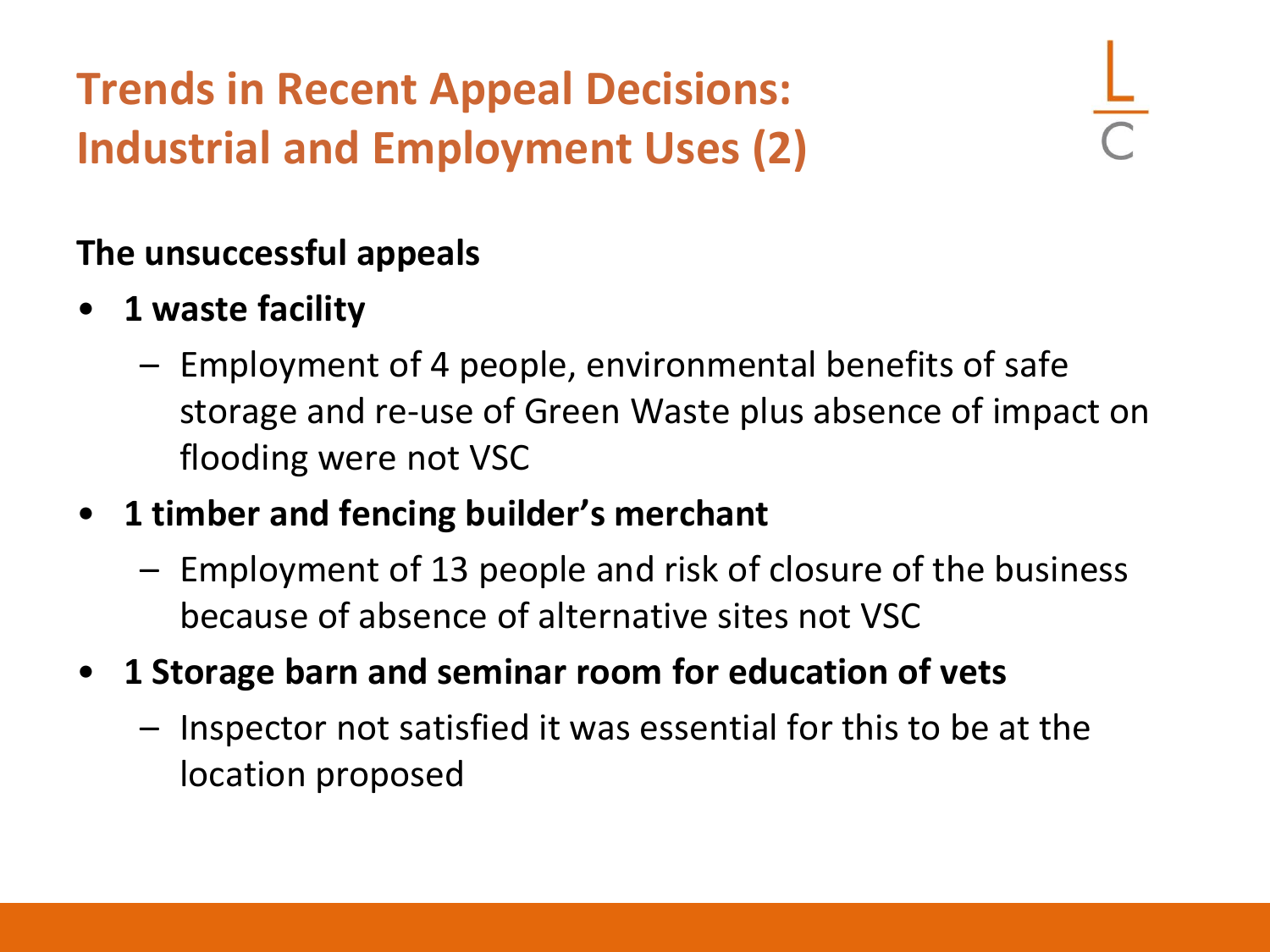## **Trends in Recent Appeal Decisions: Cemeteries and Crematoria**

- **3 applications (one a "beauty contest"): 1 successful, 2 not**
- **VSC in the successful case:**
	- Need for a crematorium
	- Need for a countryside location
	- Sustainability benefits/accessibility for the population it would serve
- **The unsuccessful cases**: **matters that were not VSC** 
	- Landscape improvements which could be achieved without the crematorium
	- "Unsatisfactory emotional burden" of mourners travelling for more than 30 minutes (cf *Timmins* for other views on this)
		- NB Inspector not satisfied need was a great as claimed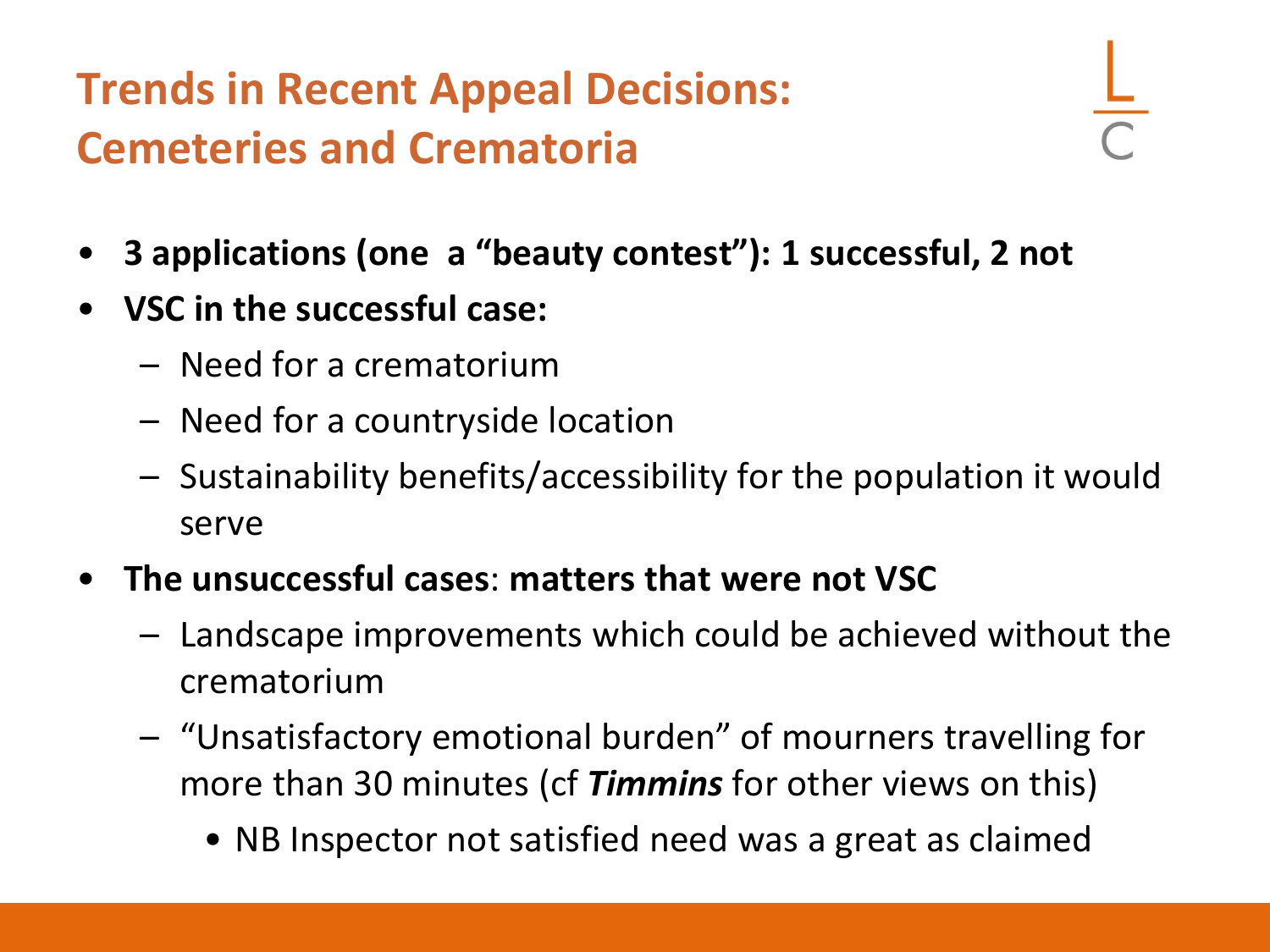#### **Trends in Recent Decisions: The Eccentric**



**"Considerable weight is given to the visual interest of the building by reason of its fairly unique and quirky design"**



 $\overline{\bigcap}$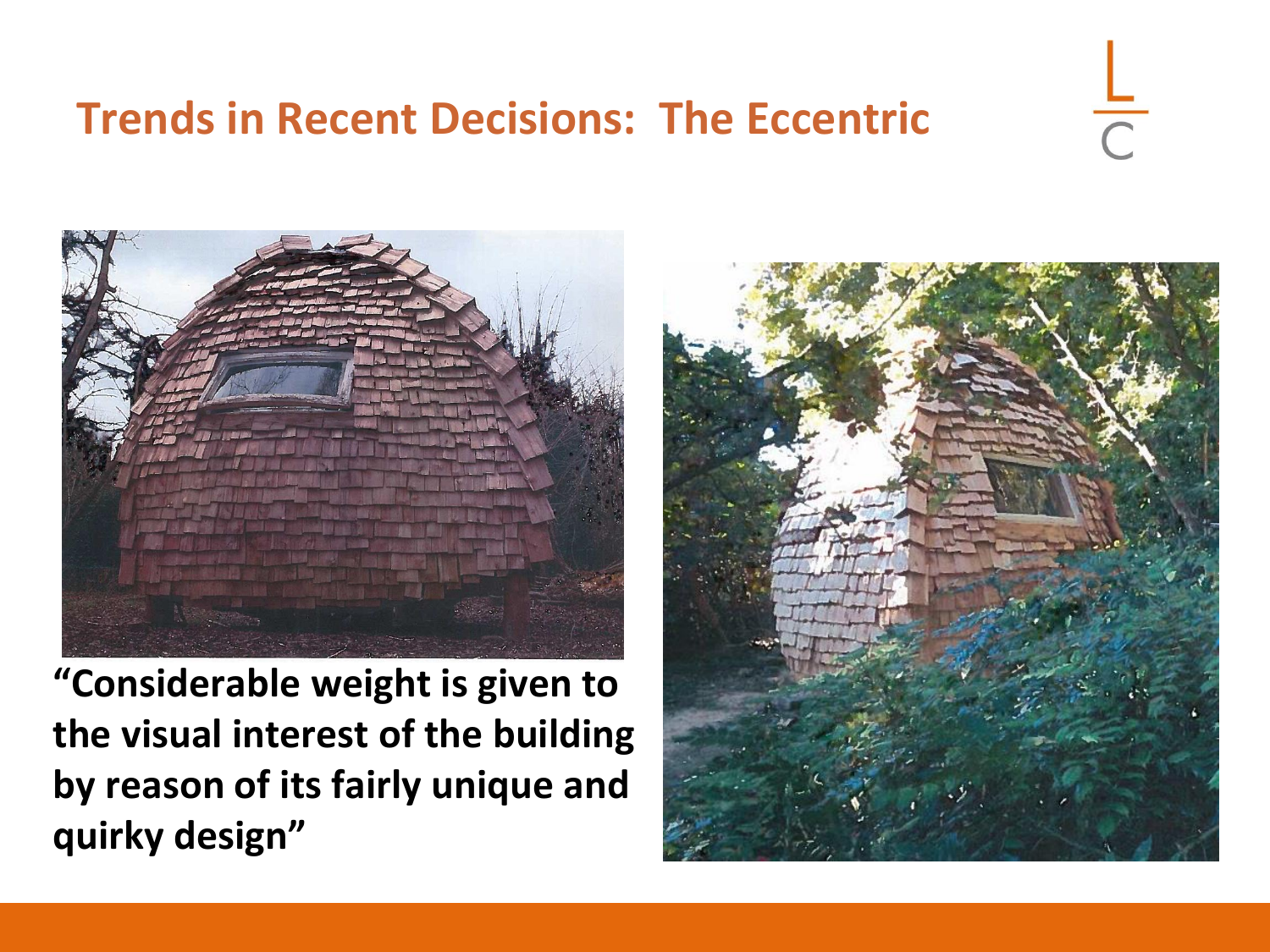# **Practical Tips (1): Appropriate or Inappropriate?**

- **For LPAs, critical to the analysis**
- **For developers, critical to the chances of obtaining permission. So – can you bring your development within the definition of "appropriate" development, e.g.**
	- Proportionate extension or alteration of a building
	- Provision of facilities for outdoor sport, recreation, cemeteries, which preserve openness
	- Replacement of a building with one not materially larger
	- "limited in filling in villages"
	- Limited infilling or redevelopment of previously developed land, if (a) no impact on openness or no substantial harm to openness and help meet affordable housing need
	- Re-use of buildings of permanent and substantial construction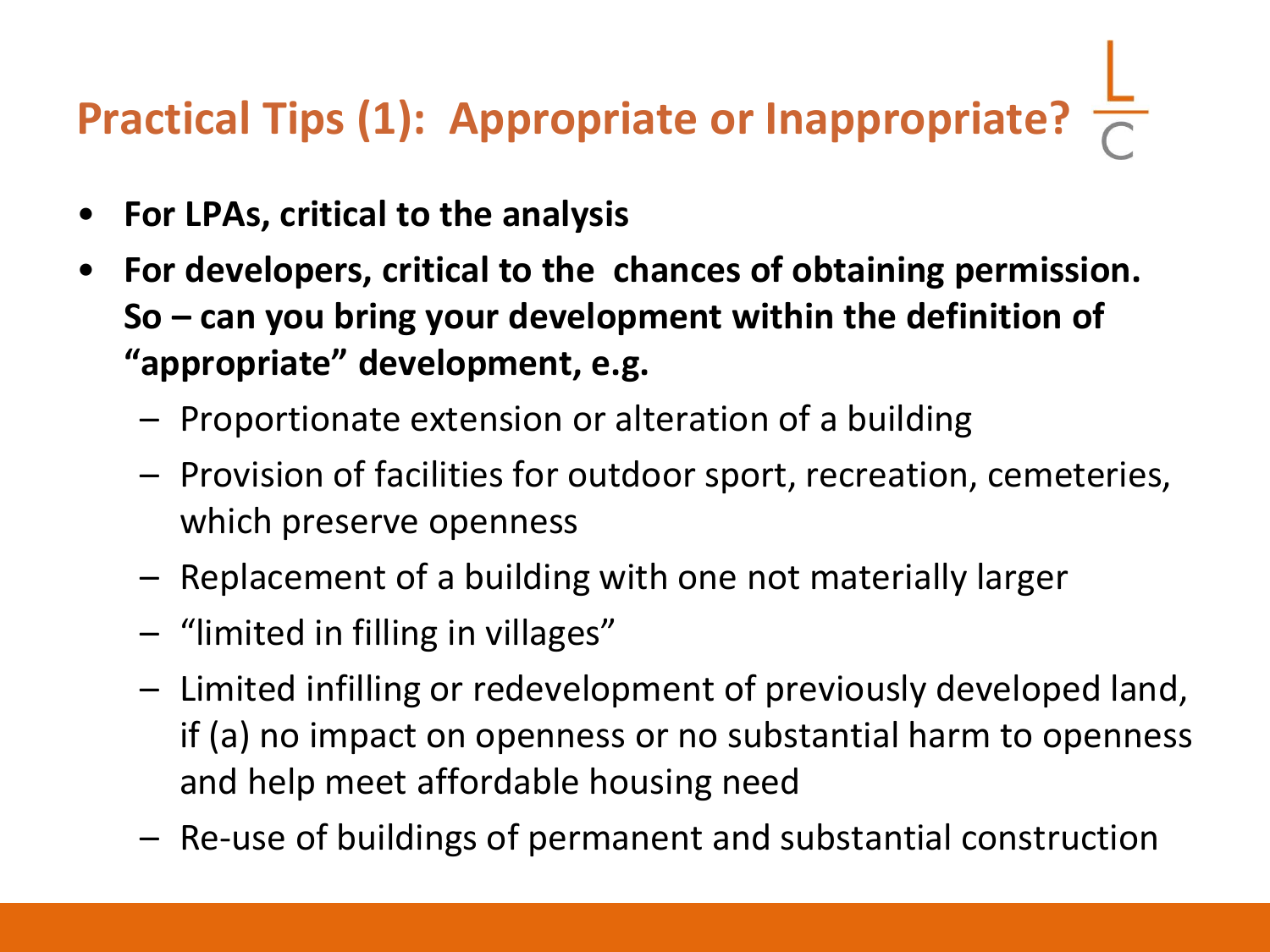## **Practical Tips (2): Appropriate development**

- **Benefits/consequences of being "appropriate"**
	- No need to demonstrate VSC
	- If automatically "appropriate" (e.g. agricultural buildings) impact on openness is irrelevant: *R (Lee Valley Regional Park Authority) v Epping Forest DC* **[2016] EWCA Civ 404**
- **If appropriateness depends on impact on openness:**
	- Consider how the scheme can be configured to produce benefits
	- Openness is 3-dimensional: mass, spread and views through are all relevant. Impact will depend on overall balance
	- Consider the scope for trading off gains in one against reductions in another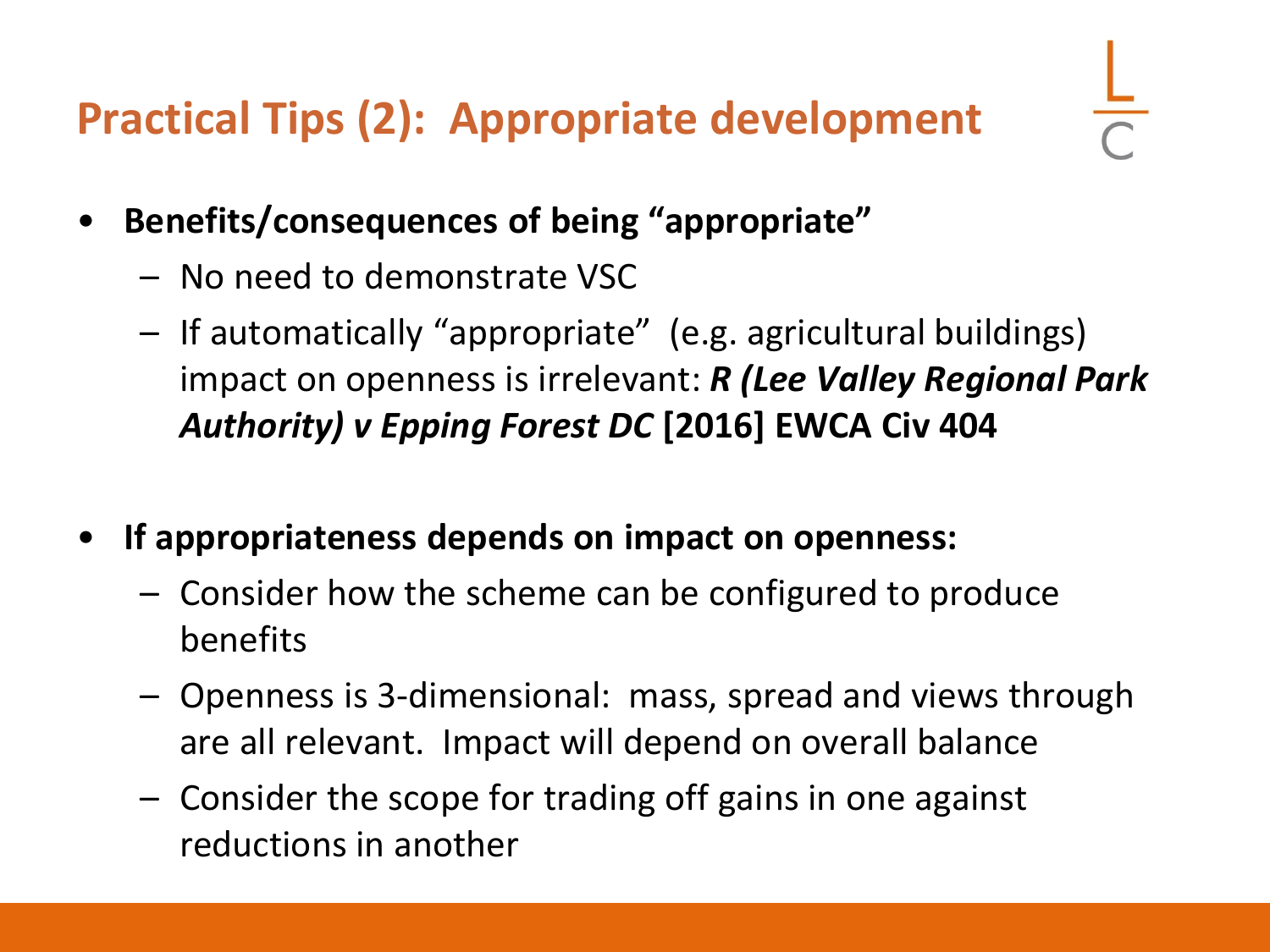# **Practical Tips (3): Configuring Development to Maintain Openness**

#### **Eg. NIMR Site**

- 38% reduction in PDL
- 8% reduction in footprint
- Enhanced visibility through the scheme
- 38% increase in floorspace



**Existing Developed Land** 93,970 sqm 1,011,500 sqft

Future Developed Land 58,040 sqm 624,740 sqft

 $\overline{\bigcap}$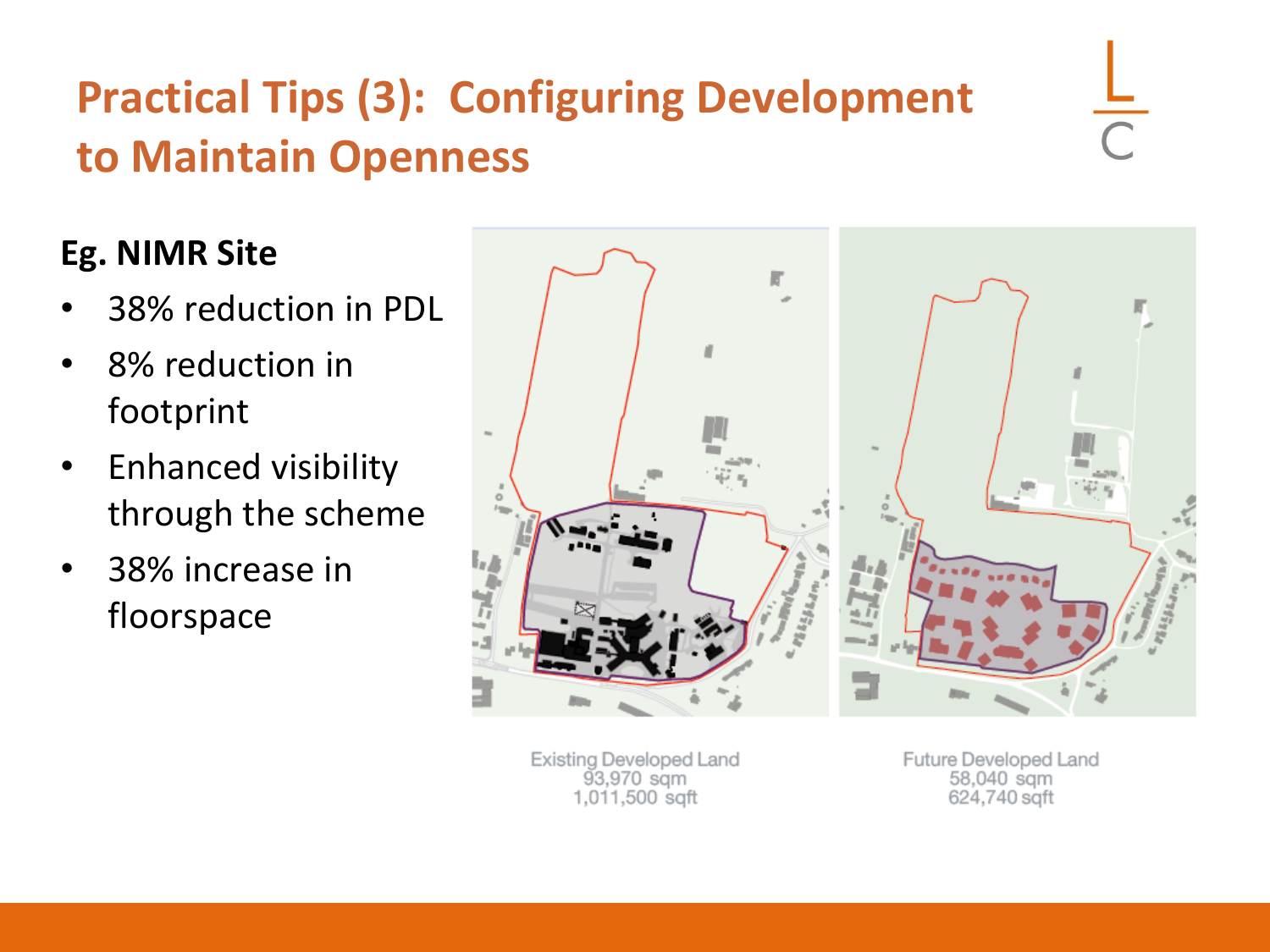# **Practical Tips (4):**

### **If the development is inappropriate …**

- VSC depends on the overall balance (good v. bad)
	- So start by assessing the harm
- All harm (to GB and other) goes into the balance
	- Definitional harm (by reason of inappropriateness)
	- any other harm to GB (openness, visual impact, GB purposes)
	- Any other planning harm
- Harm to the GB will be given significant weight
	- So if you are the developer, is there anything you can do reduce or mitigate it – landscaping, public access etc
- But remember: mere absence of harm is not enough!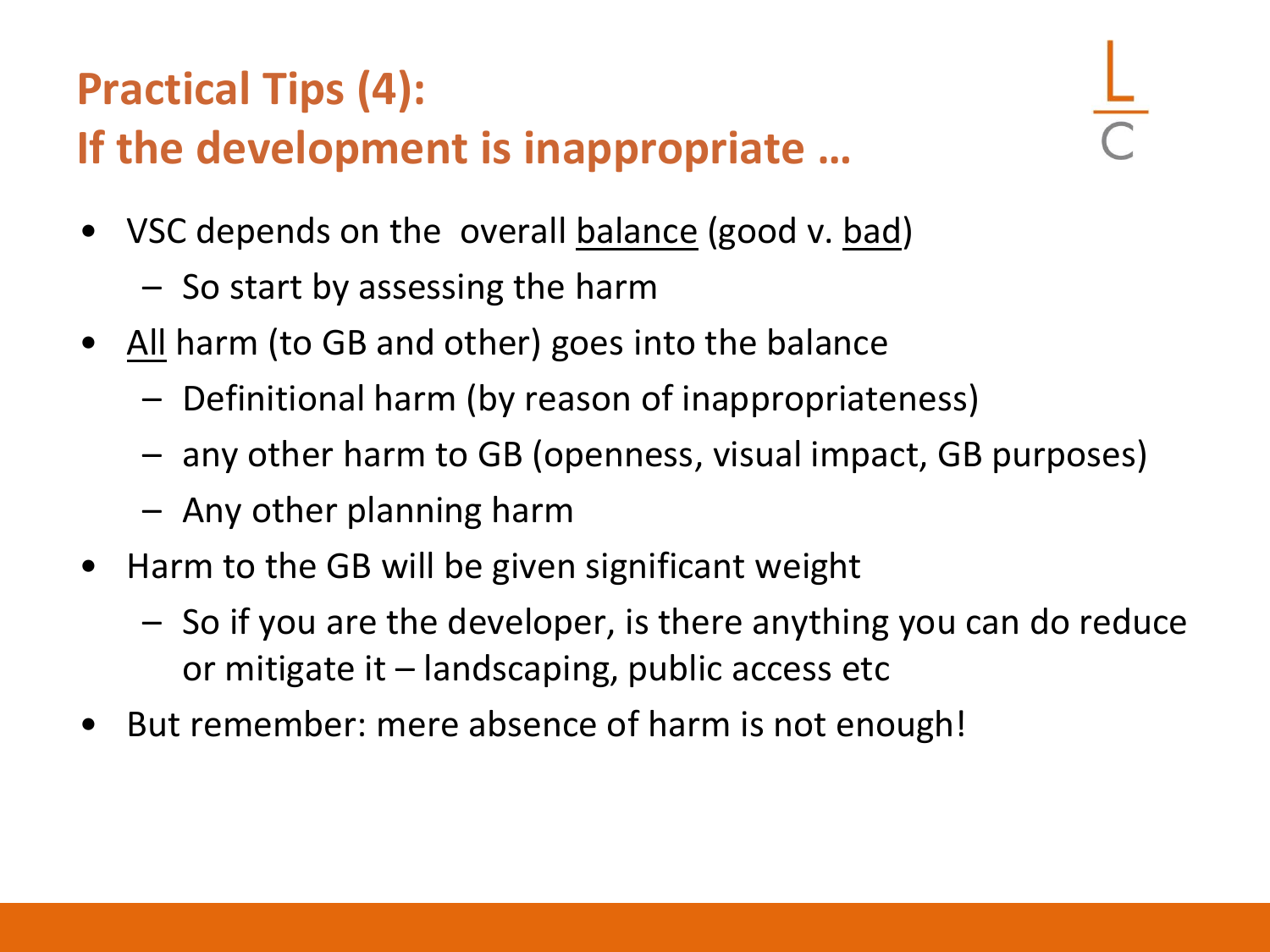# **Practical Tips (5): Inappropriate development is the harm outweighed by the benefits?**

- The question is not whether any one benefit is a VSC, but whether all the benefits, taken together clearly outweigh the harm
- Need, and absence of alternative sites almost always essential
	- but in housing and traveller cases, need on its own will rarely be enough
- Traveller cases needs of children will always be given significant weight
- In housing cases
	- scale of any shortfall against 5YHLS will be important
	- affordable housing can significantly strengthen the case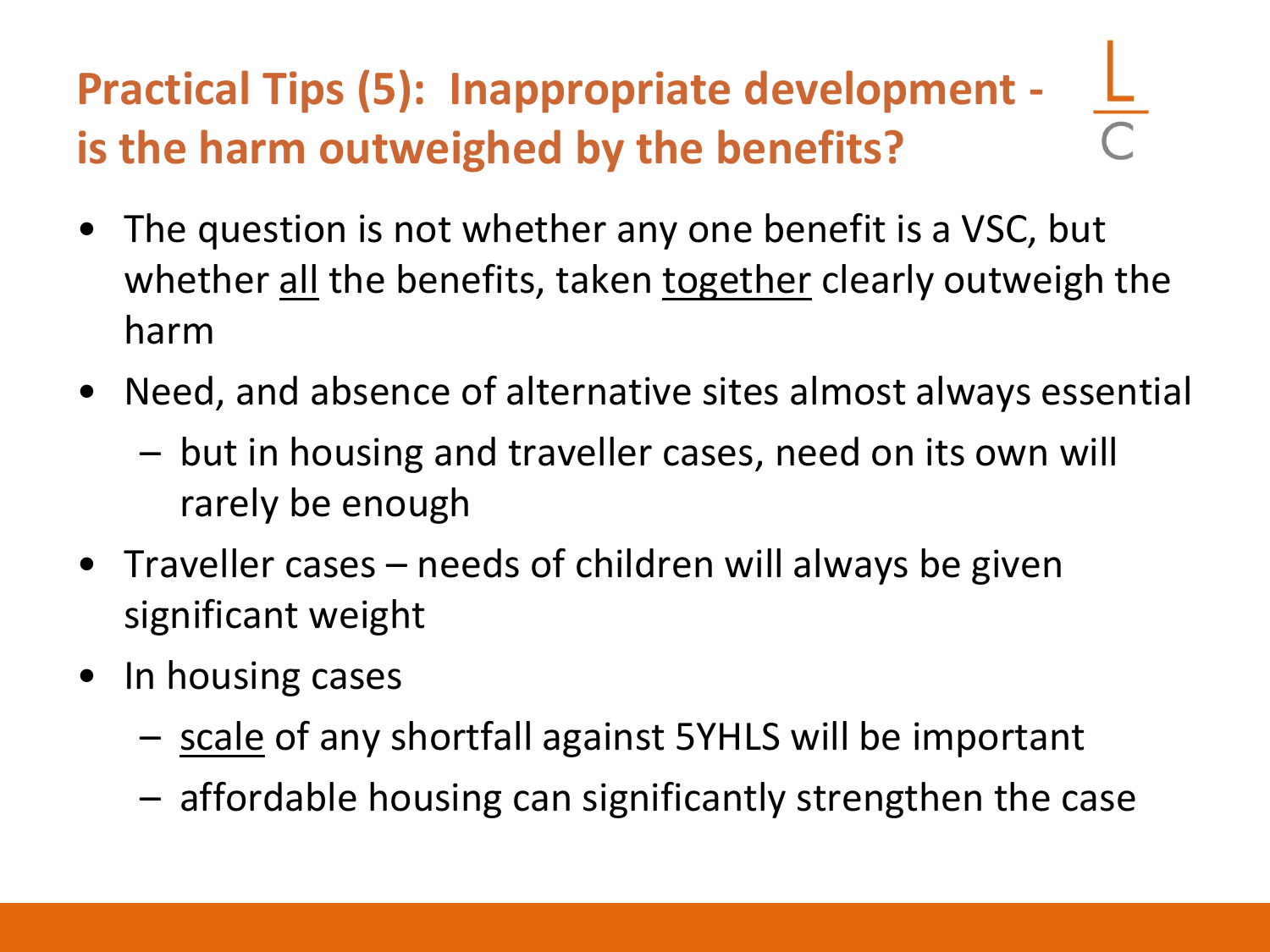# **Practical Tips (5): Inappropriate developmentthe benefits**

- Benefits relating to GB purposes are likely to be given greater weight
- Benefits (e.g. general landscaping) which would be expected of any development are less likely to persuade
	- But major improvements eg remediation of contaminated site
- Weight attributed to employment benefits is less predictable